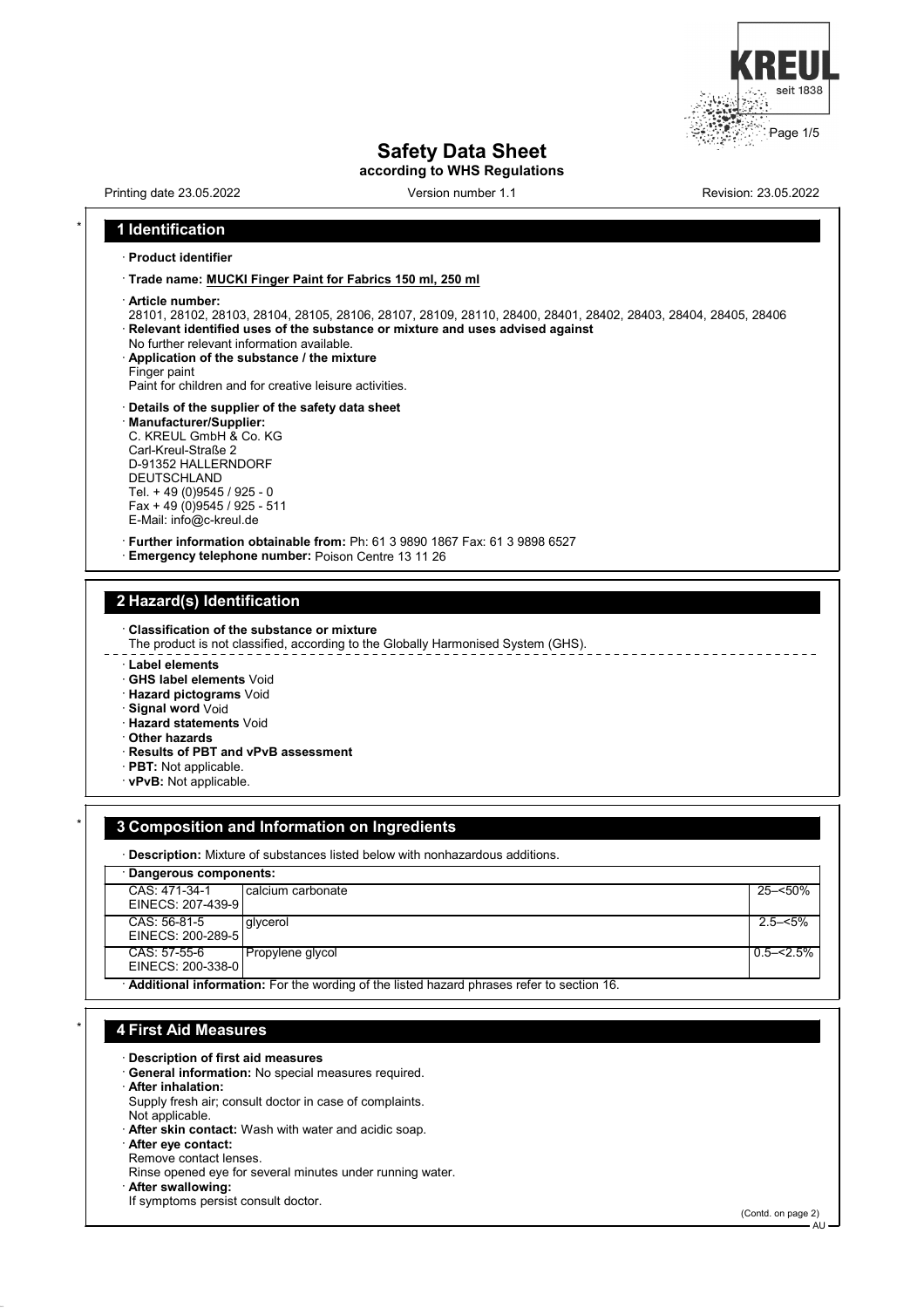# **Safety Data Sheet according to WHS Regulations**

Printing date 23.05.2022 Version number 1.1 Revision: 23.05.2022

(Contd. of page 1)

Rinse out mouth and then drink plenty of water.

· **Information for doctor:**

· **Most important symptoms and effects, both acute and delayed** No further relevant information available.

· **Indication of any immediate medical attention and special treatment needed** No further relevant information available.

#### **5 Fire Fighting Measures**

- · **Extinguishing media**
- · **Suitable extinguishing agents:** Use fire extinguishing methods suitable to surrounding conditions.
- · **Special hazards arising from the substance or mixture** No further relevant information available.
- · **Advice for firefighters**
- · **Protective equipment:** No special measures required.
- · **Additional information** Dispose of fire debris and contaminated fire fighting water in accordance with official regulations.

#### \* **6 Accidental Release Measures**

- · **Personal precautions, protective equipment and emergency procedures** Not required.
- · **Environmental precautions:**
- Dilute with plenty of water.
- Do not allow to enter sewers/ surface or ground water.
- · **Methods and material for containment and cleaning up:**
- Absorb with liquid-binding material (sand, diatomite, acid binders, universal binders, sawdust).
- Dispose of the material collected according to regulations.

#### · **Reference to other sections**

- See Section 7 for information on safe handling.
- See Section 8 for information on personal protection equipment.
- See Section 13 for disposal information.

## \* **7 Handling and Storage**

- · **Handling:**
- · **Precautions for safe handling** No special precautions are necessary if used correctly.
- · **Information about fire and explosion protection:**
- No special measures required.
- The product is not flammable.
- · **Conditions for safe storage, including any incompatibilities**
- · **Storage:**
- · **Requirements to be met by storerooms and receptacles:** No special requirements.
- · **Information about storage in one common storage facility:** Not required.
- · **Further information about storage conditions:**
- Protect from frost.
- Protect from heat and direct sunlight.
- · **Specific end use(s)** See chapter 1.2.

|                                                                                                        | Ingredients with limit values that require monitoring at the workplace: |  |  |
|--------------------------------------------------------------------------------------------------------|-------------------------------------------------------------------------|--|--|
| 471-34-1 calcium carbonate                                                                             |                                                                         |  |  |
| WES Long-term value: $10 \text{ mg/m}^3$                                                               |                                                                         |  |  |
| 56-81-5 glycerol                                                                                       |                                                                         |  |  |
| WES   Long-term value: 10 mg/m <sup>3</sup>                                                            |                                                                         |  |  |
| 57-55-6 Propylene glycol                                                                               |                                                                         |  |  |
| WES Long-term value: 474* 10** mg/m <sup>3</sup> , 150* ppm<br>*vapour&particluates**particulates only |                                                                         |  |  |
| <b>DNELs</b>                                                                                           |                                                                         |  |  |
| 57-55-6 Propylene glycol                                                                               |                                                                         |  |  |
| Inhalative worker                                                                                      | $168 \,\mathrm{mg/m^3}$ (chronic - systemic effect)                     |  |  |
|                                                                                                        | general population 50 mg/m <sup>3</sup> (chronic - systemic effect)     |  |  |
| · PNECs                                                                                                |                                                                         |  |  |
| 57-55-6 Propylene glycol                                                                               |                                                                         |  |  |
| water                                                                                                  | 183 mg/l                                                                |  |  |
| freshwater                                                                                             | 260 mg/l                                                                |  |  |
| marine water                                                                                           | 26 mg/l                                                                 |  |  |
| sewage treatment plant (STP)                                                                           | 20,000 mg/l                                                             |  |  |
| freshwater sediment                                                                                    | 572 mg/kg                                                               |  |  |
| marine sediment                                                                                        | 57.2 mg/kg                                                              |  |  |
| soil                                                                                                   | 50 mg/kg                                                                |  |  |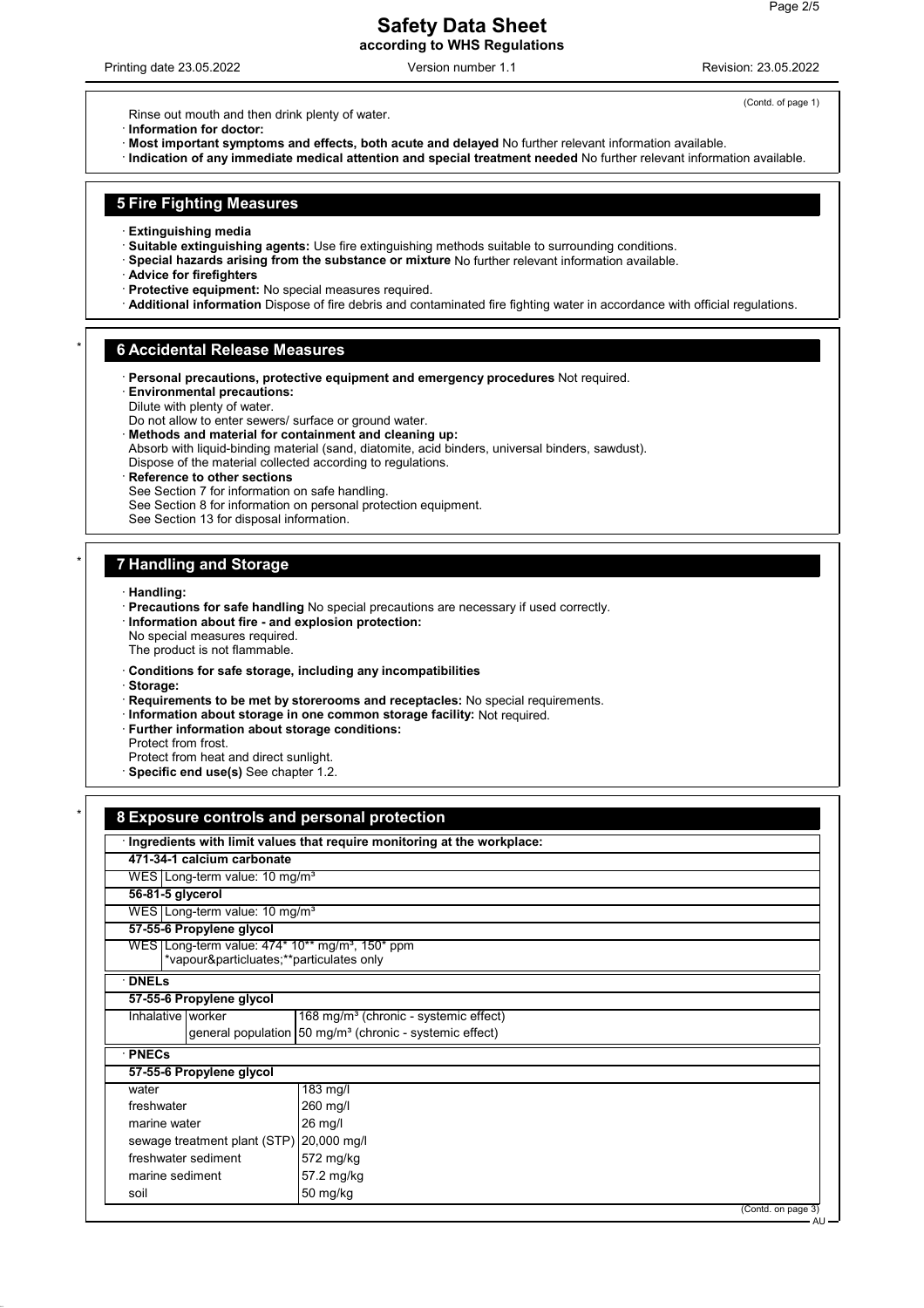## **Safety Data Sheet according to WHS Regulations**

· **Exposure controls**

· **General protective and hygienic measures:** Wash hands before breaks and at the end of work.

· **Material of gloves** -

- · **Penetration time of glove material** -
- · **Eye protection:** Goggles recommended during refilling

| Information on basic physical and chemical properties<br><b>General Information</b> |                                               |
|-------------------------------------------------------------------------------------|-----------------------------------------------|
| · Appearance:                                                                       |                                               |
| Form:                                                                               | Fluid                                         |
| · Odour:                                                                            | Characteristic                                |
| Odour threshold:                                                                    | Not determined.                               |
| pH-value at 20 °C:                                                                  | $6 - 9$                                       |
| Change in condition                                                                 |                                               |
| Melting point/freezing point:                                                       | Undetermined                                  |
| Initial boiling point and boiling range: Undetermined.                              |                                               |
| · Flash point:                                                                      | Not applicable.                               |
| · Flammability (solid, gas):                                                        | Not applicable.                               |
| <b>Decomposition temperature:</b>                                                   | Not determined.                               |
| <b>Explosive properties:</b>                                                        | Product does not present an explosion hazard. |
| <b>Explosion limits:</b>                                                            |                                               |
| Lower:                                                                              | Not determined.                               |
| Upper:                                                                              | Not determined.                               |
| · Vapour pressure:                                                                  | Not determined.                               |
| Density at 20 °C:                                                                   | $1 - 1.2$ g/cm <sup>3</sup>                   |
| <b>Relative density</b>                                                             | Not determined.                               |
| · Vapour density                                                                    | Not determined.                               |
| <b>Evaporation rate</b>                                                             | Not determined.                               |
| · Solubility in / Miscibility with                                                  |                                               |
| water:                                                                              | Fully miscible.                               |
| · Partition coefficient: n-octanol/water:                                           | Not determined.                               |
| · Viscosity:                                                                        |                                               |
| Dynamic:                                                                            | Not determined.                               |
| Kinematic:                                                                          | Not determined.                               |

# **10 Stability and Reactivity**

· **Reactivity** No further relevant information available.

- · **Chemical stability**
- · **Thermal decomposition / conditions to be avoided:** No decomposition if used according to specifications.
- · **Possibility of hazardous reactions** No dangerous reactions known.
- · **Conditions to avoid** No further relevant information available.
- · **Incompatible materials:** No further relevant information available.
- · **Hazardous decomposition products:** No dangerous decomposition products known.

## **11 Toxicological Information**

- · **Information on toxicological effects**
- · **Acute toxicity**
- · **LD/LC50 values relevant for classification:**
- **ATE (Acute Toxicity Estimates)**

Dermal LD50 >199,948 mg/kg (rabbit)

- **471-34-1 calcium carbonate**
- Oral LD50 6,450 mg/kg (rat)
- **56-81-5 glycerol**
- Oral LD50 12,600 mg/kg (rat)

**57-55-6 Propylene glycol** Oral LD50 22,000 mg/kg (rat)

(Contd. on page

(Contd. of page 2)

AU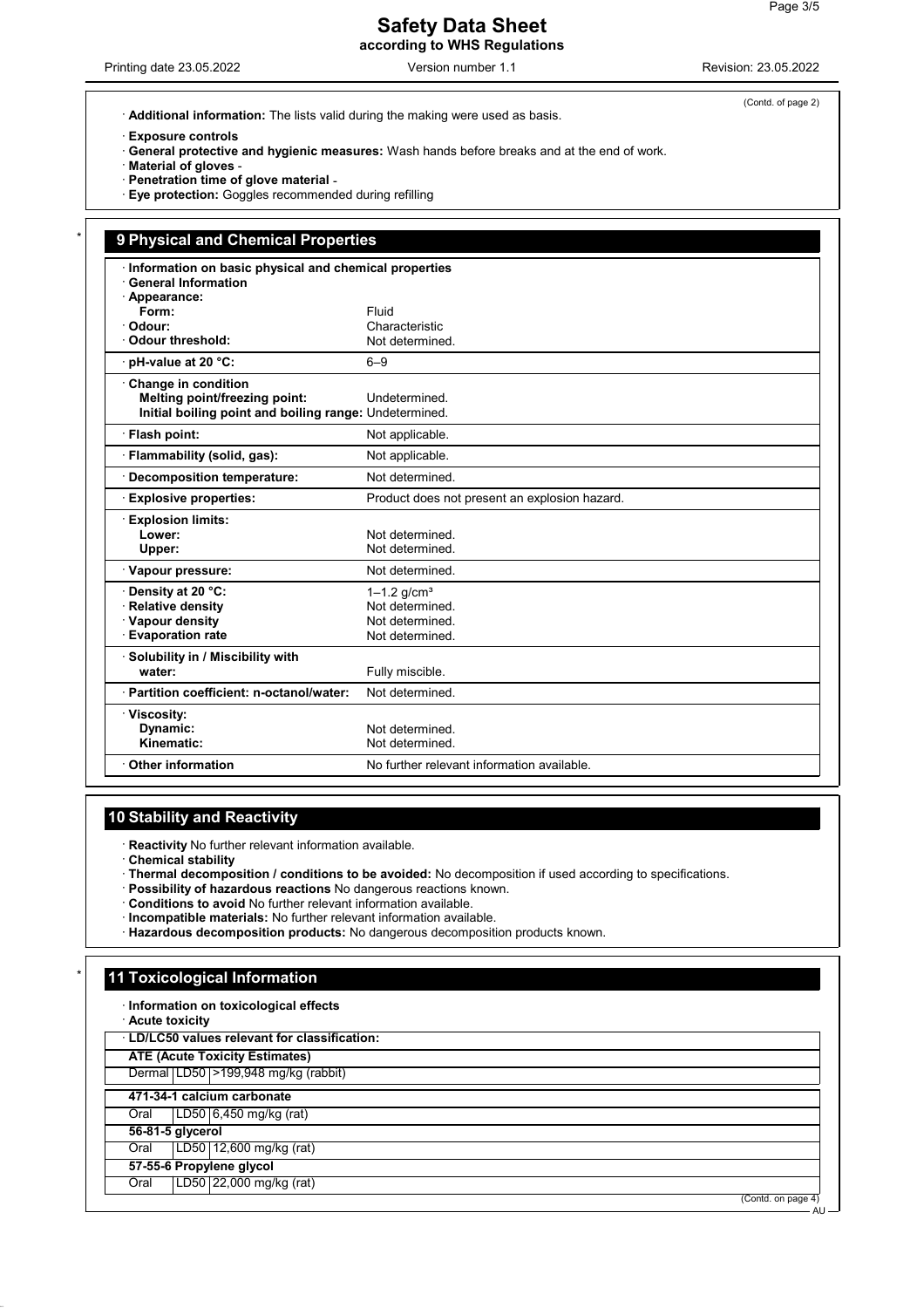## **Safety Data Sheet according to WHS Regulations**

Printing date 23.05.2022 Version number 1.1 Revision: 23.05.2022

 $(Contd$  of page

#### Dermal | LD50 | > 2,000 mg/kg (rabbit)

#### · **Additional toxicological information:**

The product is not subject to classification according to the calculation method of the General EU Classification Guidelines for Preparations as issued in the latest version.

When used and handled according to specifications, the product does not have any harmful effects to our experience and the information provided to us.

#### **12 Ecological Information**

#### · **Toxicity**

· **Aquatic toxicity:**

#### **57-55-6 Propylene glycol**

LC50/96h 40,613 mg/l (oncorhynchus mykiss)

**Persistence and degradability** No further relevant information available.

- · **Behaviour in environmental systems:**
- · **Bioaccumulative potential** No further relevant information available.
- · **Mobility in soil** No further relevant information available.
- · **Additional ecological information:**
- · **General notes:**

Do not allow undiluted product or large quantities of it to reach ground water, water course or sewage system.

- · **Results of PBT and vPvB assessment**
- · **PBT:** Not applicable.
- · **vPvB:** Not applicable.
- · **Other adverse effects** No further relevant information available.

## **13 Disposal considerations**

· **Waste treatment methods**

· **Recommendation**

Smaller quantities can be disposed of with household waste.

Small amounts may be diluted with plenty of water and washed away. Dispose of bigger amounts in accordance with Local Authority requirements.

- · **Uncleaned packaging:**
- · **Recommendation:** Disposal must be made according to official regulations.
- · **Recommended cleansing agents:** Water, if necessary together with cleansing agents.

| <b>14 Transport information</b>                                                |                 |
|--------------------------------------------------------------------------------|-----------------|
| · UN-Number<br>· ADG, ADN, IMDG, IATA                                          | not regulated   |
| UN proper shipping name<br>· ADG, ADN, IMDG, IATA                              | not regulated   |
| · Transport hazard class(es)                                                   |                 |
| ADG, ADN, IMDG, IATA<br>· Class                                                | not regulated   |
| · Packing group<br><b>ADG, IMDG, IATA</b>                                      | not regulated   |
| <b>Environmental hazards:</b>                                                  | Not applicable. |
| · Special precautions for user                                                 | Not applicable. |
| · Transport in bulk according to Annex II of Marpol and the<br><b>IBC Code</b> | Not applicable. |
| · UN "Model Regulation":                                                       | not regulated   |

#### **15 Regulatory information**

· **Safety, health and environmental regulations/legislation specific for the substance or mixture** · **Australian Inventory of Industrial Chemicals** We confirm that they we are have checked the AICS under here https://www.industrialchemicals.gov.au/search-inventory and we can confirm that each ingredient is either listed on the AICS and within the allowable limit or meets restrictions on said ingredient.

All ingredients are listed.

· **Standard for the Uniform Scheduling of Medicines and Poisons**

- The mixture is not a scheduled poison under the SUSMP.
- 122-99-6 2-phenoxyethanol S6; <1%

(Contd. on page 5) AU